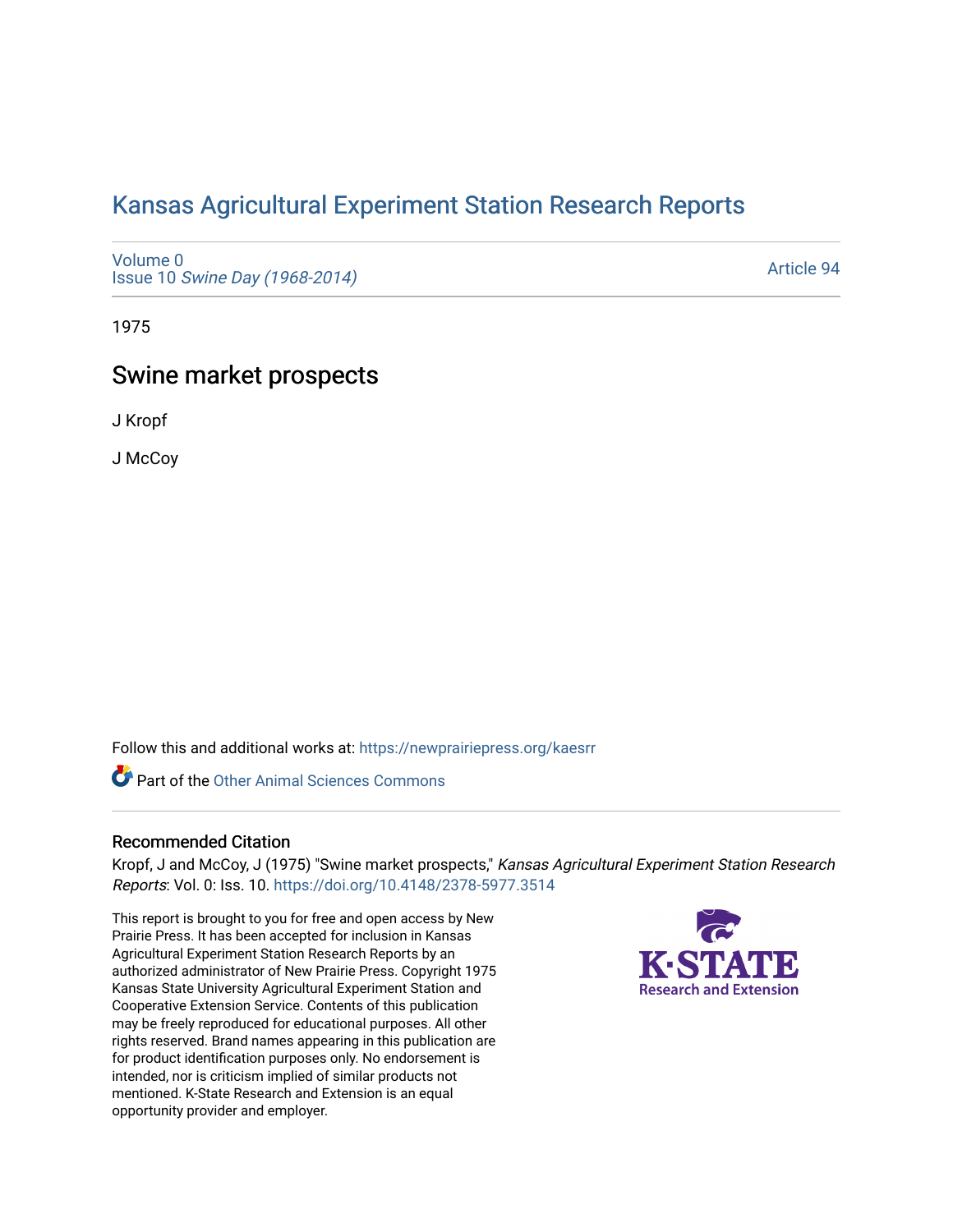# Swine market prospects

# **Abstract**

Prices for market barrows and gilts began a significant upward trend in July, 1974. By spring of 1975 hog feeding profits had improved substantially over a year earlier. Improved profits would be expected to lead to expanded production. The Hogs and Pigs Report for 14 states released September 19, 1975 by the Statistical Reporting Service indicated sow farrowing intentions for September-November are down 7 percent. While December-February farrowing intentions are up 6 percent, the resulting increased pork production available by mid-year should not significantly affect prices.; Swine Day, Manhattan, KS, November 13, 1975

# Keywords

Swine day, 1975; Kansas Agricultural Experiment Station contribution; no. 505; Report of progress (Kansas State University. Agricultural Experiment Station and Cooperative Extension Service); 283; Swine; Market prospects; Production; Farrowing

# Creative Commons License



This work is licensed under a [Creative Commons Attribution 4.0 License](https://creativecommons.org/licenses/by/4.0/).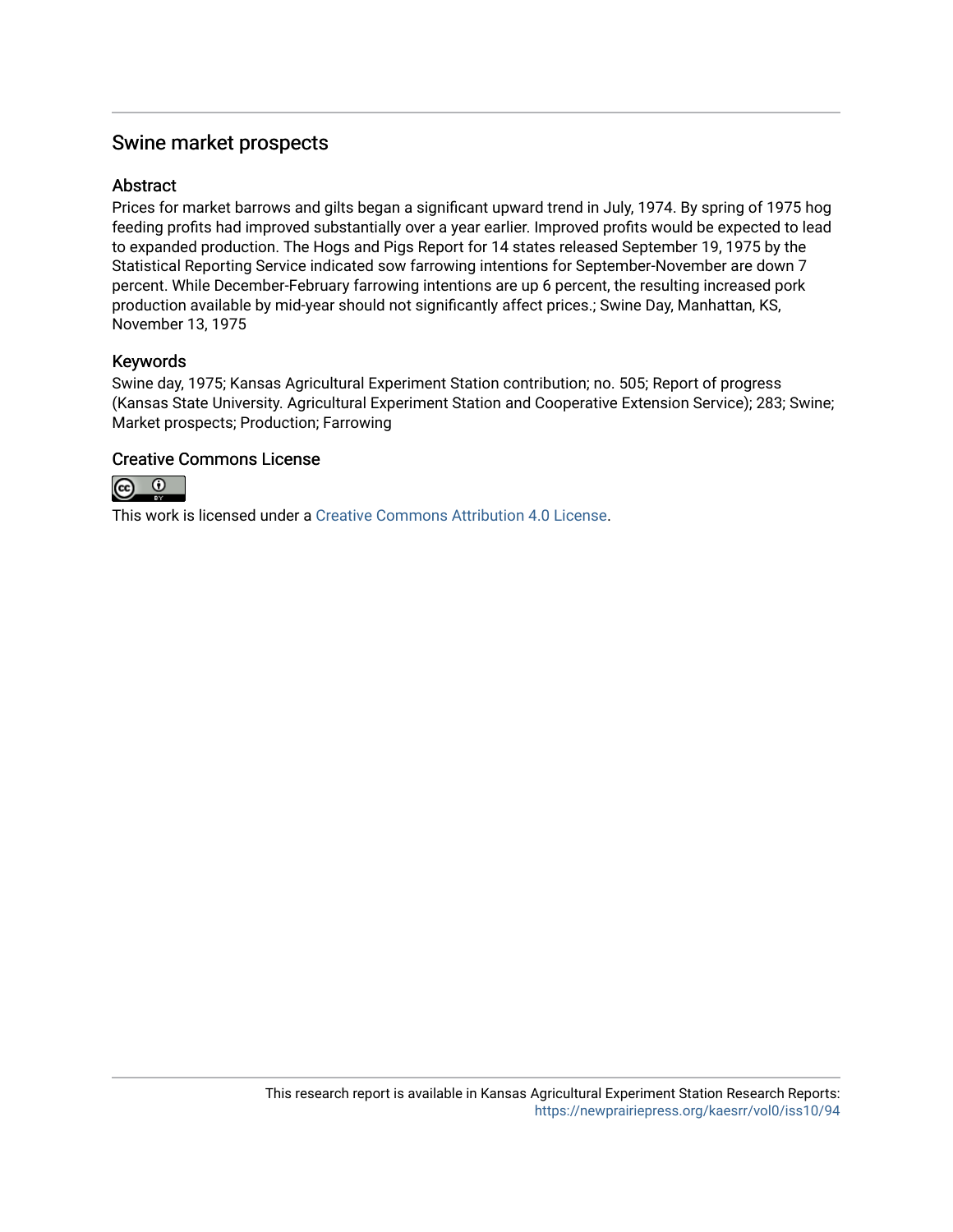Swine Market Prospects

Joe Kropf and John McCov\*

Prices for market barrows and gilts began a significant upward trend in July, 1974. By spring of 1975 hog feeding profits had improved substantially over a vear earlier. Improved profits would be expected to lead to expanded production. The Hogs and Pigs Report for 14 states released September 19, 1975 by the Statistical Reporting Service indicated sow farrowing intentions for September-November are down 7 percent. While December-February farrowing intentions are up 6 percent, the resulting increased pork production available by mid-year should not significantly affect prices.

Past production cycles and corn-hog price relationships, suggested that production would be increased the last half of 1972. However, it has not yet increased. A possible explanation is relatively high corn prices since 1972. Table 32 shows average monthly Topeka cash corn prices from 1972 to June, 1975. High corn prices, uncertain hog markets, and high facility costs apparently have caused many corn-hog producers to choose the cash corn alternative. In addition, rising corn prices in late 1973 and through 1974 obviously increased feeding costs and limited hog feeding profits until this spring.

If high corn prices have been responsible for declining production, the important question is what corn price will stimulate expansion? At best, we can only guess. Assuming corn belt corn production costs are \$1.75-2.25 per bushel, corn around \$2 a

bushel should stimulate hog expansion. That assumes continued strong hog prices of at least \$40 per cwt. and other costs remaining about unchanged from current levels.

Table 32. Average monthly cash corn prices, Topeka: 1972-1975.

|                                                                                                                        |                                                                                                |                                                                                                | Dollars per bushel                                                                             |                                                |
|------------------------------------------------------------------------------------------------------------------------|------------------------------------------------------------------------------------------------|------------------------------------------------------------------------------------------------|------------------------------------------------------------------------------------------------|------------------------------------------------|
|                                                                                                                        | 1972                                                                                           | 1973                                                                                           | 1974                                                                                           | 1975                                           |
| January<br>February<br>March<br>April<br>May<br>June<br>July<br>August<br>September<br>October<br>November<br>December | \$1.08<br>1.12<br>1.13<br>1.14<br>1.15<br>1.14<br>1.16<br>1.18<br>1.24<br>1.22<br>1.29<br>1.40 | \$1.48<br>1.46<br>1.42<br>1.48<br>1.75<br>2.07<br>2.34<br>2.39<br>2.20<br>2.23<br>2.33<br>2.44 | \$2.61<br>2.80<br>2.61<br>2.40<br>2.43<br>2.61<br>3.13<br>3.42<br>3.40<br>3.58<br>3.42<br>3.31 | \$2.89<br>2.70<br>2.72<br>2.75<br>2.70<br>2.75 |

\*Extension Economist and Professor of Agricultural Economics, respectively, Kansas State University.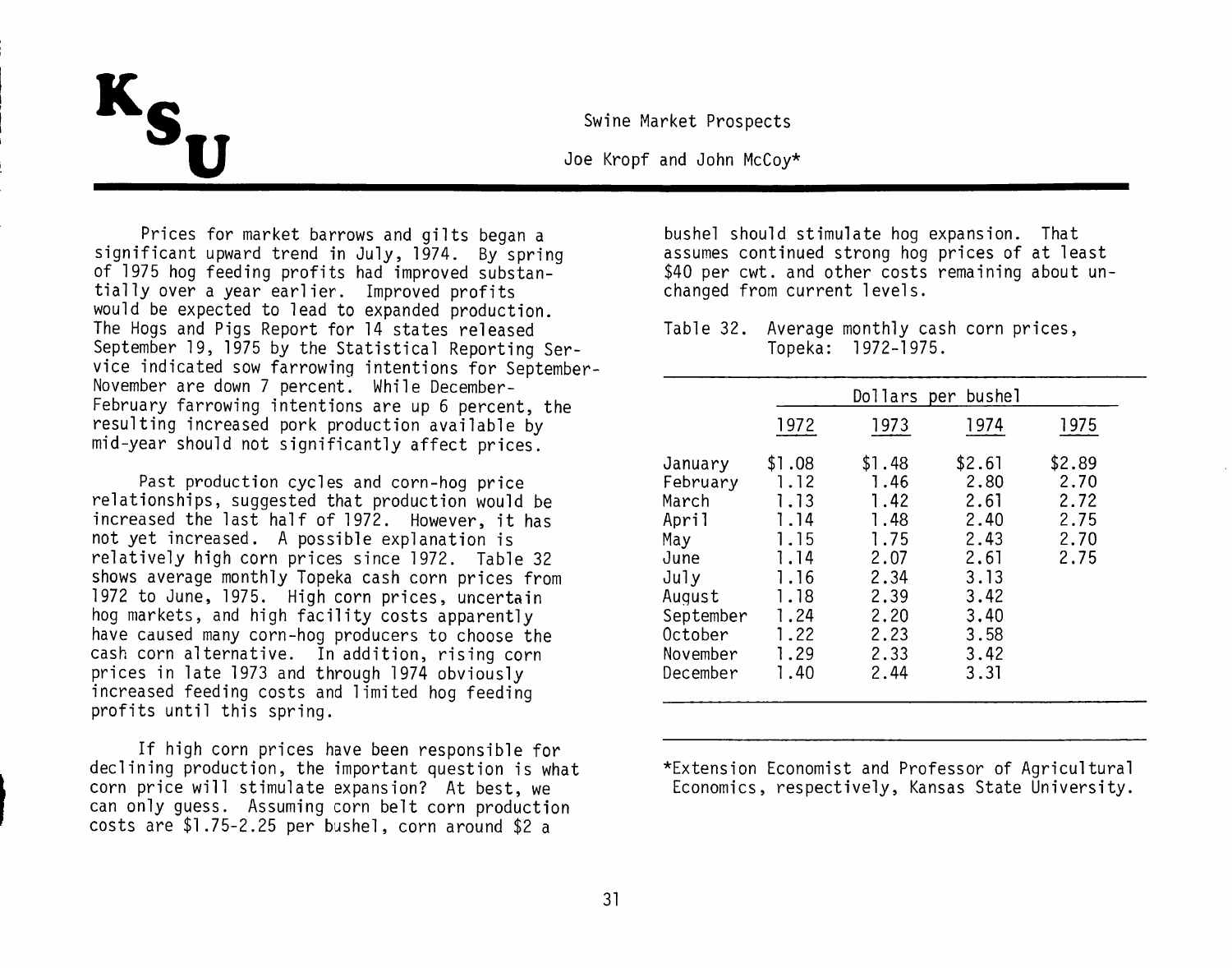Prospects for the corn market this fall are considerably above \$2 per bushel. Estimates for the 1975-76 marketing year average between \$2.50 and \$3 per bushel. Therefore, unless unforseen events significantly alter corn-hog production or price relationships, we do not anticipate increased hog and pork supplies within the next 8 months.

#### Current Situation

#### Supplies

Hogs and pigs on U.S. farms June 1, 1975 were estimated at 48.2 million, 19 percent below a year earlier and 20 percent below June 1, 1973. The piq crop December, 1974 through May, 1975 was estimated at 35.3 million, down 22 percent from a year ago and the smallest since 1935. Number of hogs kept for breeding--7.4 million--was the lowest June 1 or December 1 inventory recorded since such data collection began in December, 1963.

Hog producers in the U.S. intend to farrow 13 percent fewer sows during June-November, 1975, than a vear earlier intentions, and their allowances for projected litter size, if realized, indicate a pig crop of 34.1 million, down 12 percent from a year ago and the lowest since 1954.

Hog slaughter and pork production the first half of this year were down 11 percent and 14 percent, respectively, from a year earlier. Pork supplies are expected to be down 20-25 percent in the last half of this year.

### Demand

Reduced supplies of pork at least until mid-76 mean continued strong retail and live hog prices. Price trends since the second quarter, 1974, are shown in table 33. Live hog and pork prices have been increasing while fed cattle and beef prices have been up and down. Live hogs averaged \$0.76 per cwt. higher than choice steers the fourth quarter last year. The quarterly difference increased the first quarter this year when hog prices exceeded steer prices \$3.38 per cwt., a historical breakthrough for hog prices.

Weekly average hog prices have been running as high as \$7 or more per cwt. above steer prices in recent weeks. That trend is expected to continue if consumer demand holds. Reduced per capita supplies of pork and consequent higher retail prices have not yet met consumer resistance. Resistance is likely as seasonally increased supplies of beef and poultry become available later this vear.

#### Summary

Feed grain prices, particularly corn prices, will be the most important factor affecting both profits and expansion plans for hog producers this year. The other factor in the profit equation--hoq prices--should continue strong enough to be profitable even if corn reaches \$4 per bushel, but corn prices above \$2.25 per bushel make the cash corn market competitive with hogs.